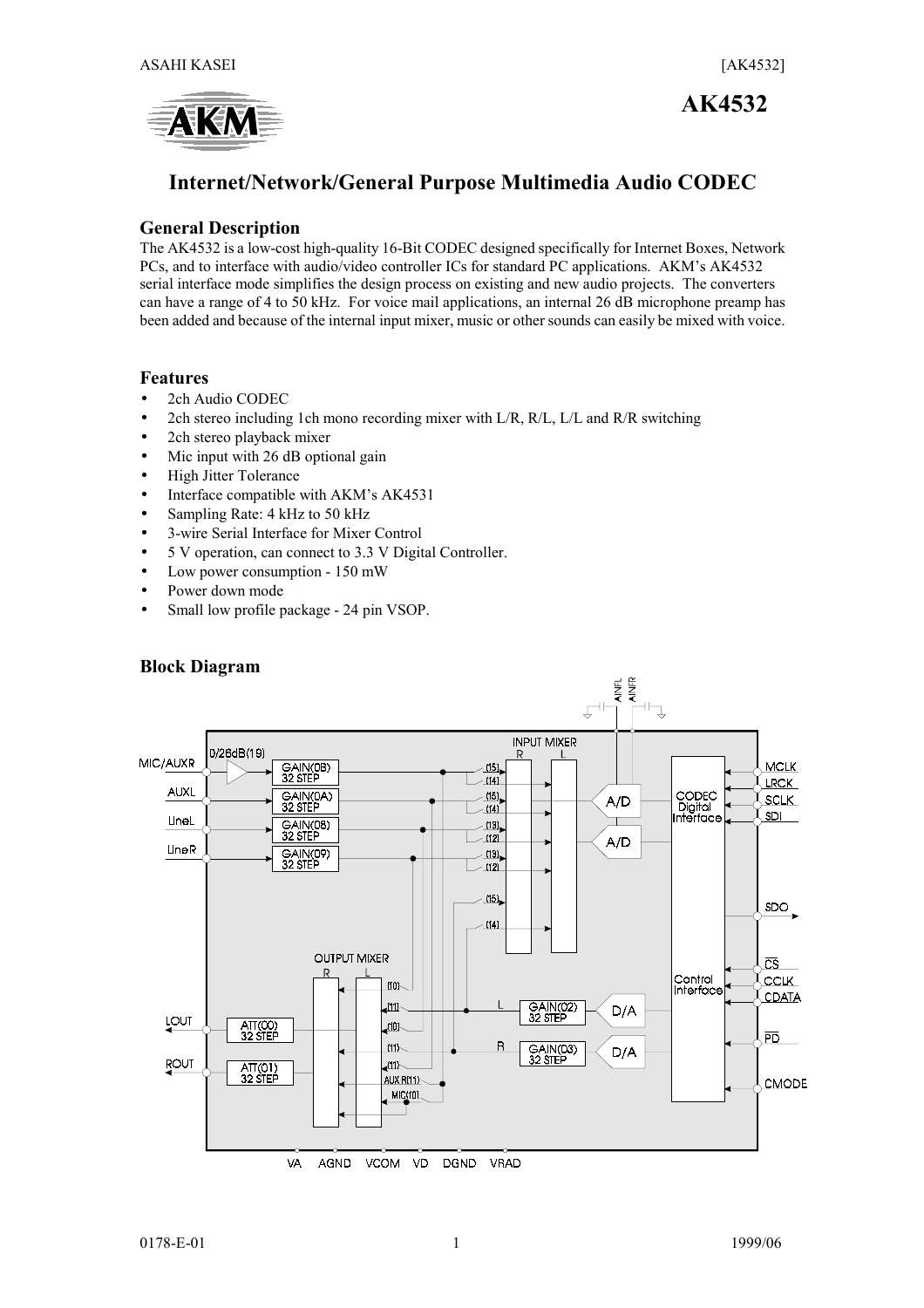# **Ordering Guide**

AKD4532 Evaluation Board

from  $-10\degree$ C to  $+70\degree$ C 24pin VSOP(0.65mm pitch)

## **Pin Layout**

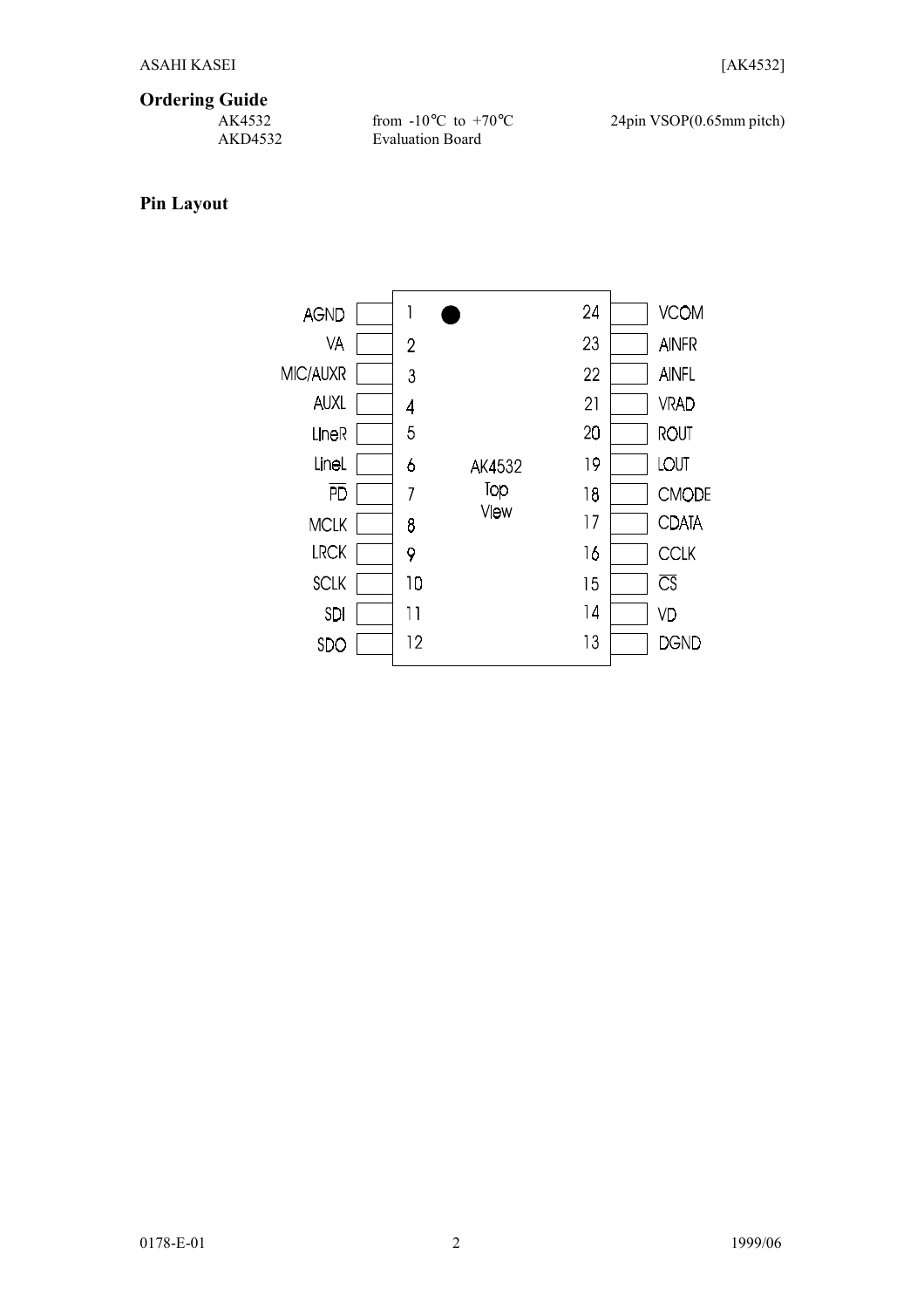## **Pin and Function**

| Pin            | Pin Name               | I/O                      | Function                                         |
|----------------|------------------------|--------------------------|--------------------------------------------------|
| $\mathbf{1}$   | <b>AGND</b>            |                          | Analog Ground                                    |
| $\overline{2}$ | VA                     | $\blacksquare$           | Analog Power - 5V                                |
| $\overline{3}$ | MIC/AUXR               | $\mathbf I$              | Mic or Right Aux Line Level Input                |
| $\overline{4}$ | <b>AUXL</b>            | Ι                        | Left Aux Line Level Input                        |
| $\overline{5}$ | <b>LINER</b>           | $\rm I$                  | Right Line Level Input                           |
| 6              | <b>LINEL</b>           | $\mathbf I$              | Left Line Level Input                            |
| $\overline{7}$ | <b>PD</b>              | I                        | Power down and Reset                             |
| 8              | <b>MCLK</b>            | T                        | Master Clock for CODEC                           |
| 9              | <b>LRCK</b>            | I                        | Left Right Clock for CODEC                       |
| 10             | <b>SCLK</b>            | T                        | Serial Clock for CODEC                           |
| 11             | <b>SDI</b>             | I                        | Serial Data In                                   |
| 12             | <b>SDO</b>             | $\Omega$                 | Serial Data Out                                  |
| 13             | <b>DGND</b>            | $\overline{a}$           | Digital Ground                                   |
| 14             | VD                     | $\overline{\phantom{0}}$ | Digital Power - 5V                               |
| 15             | $\overline{\text{CS}}$ | I                        | Chip Select                                      |
| 16             | <b>CCLK</b>            | I                        | <b>Control Port Clock</b>                        |
| 17             | <b>CDATA</b>           | I                        | Control Port Data                                |
| 18             | <b>CMODE</b>           | $\mathbf I$              | MCLK select (L:256fs, H:384fs)                   |
| 19             | <b>LOUT</b>            | $\mathcal{O}$            | Left Analog Out                                  |
| 20             | <b>ROUT</b>            | $\Omega$                 | Right Analog Out                                 |
| 21             | <b>VRAD</b>            | $\mathbf{I}$             | A/D Reference                                    |
|                |                        |                          | Connect to AGND with 0.1uF and 4.7uF capacitors  |
| 22             | <b>AINFL</b>           | $\overline{\phantom{0}}$ | L channel Antialias Filter Pin                   |
|                |                        |                          | Connect to AGND with 1.0nF capacitor             |
| 23             | <b>AINFR</b>           | ÷                        | R channel Antialias Filter Pin                   |
|                |                        |                          | Connect to AGND with 1.0nF capacitor             |
| 24             | <b>VCOM</b>            | $\blacksquare$           | Voltage Common Output Pin                        |
|                |                        |                          | Connect to AGND with 0.1uF and 4.7uF capacitors. |

Note: 1. No load current may be taken from the VCOM, VRAD pins for the external circuits.

2. All digital input pins should not be left floating.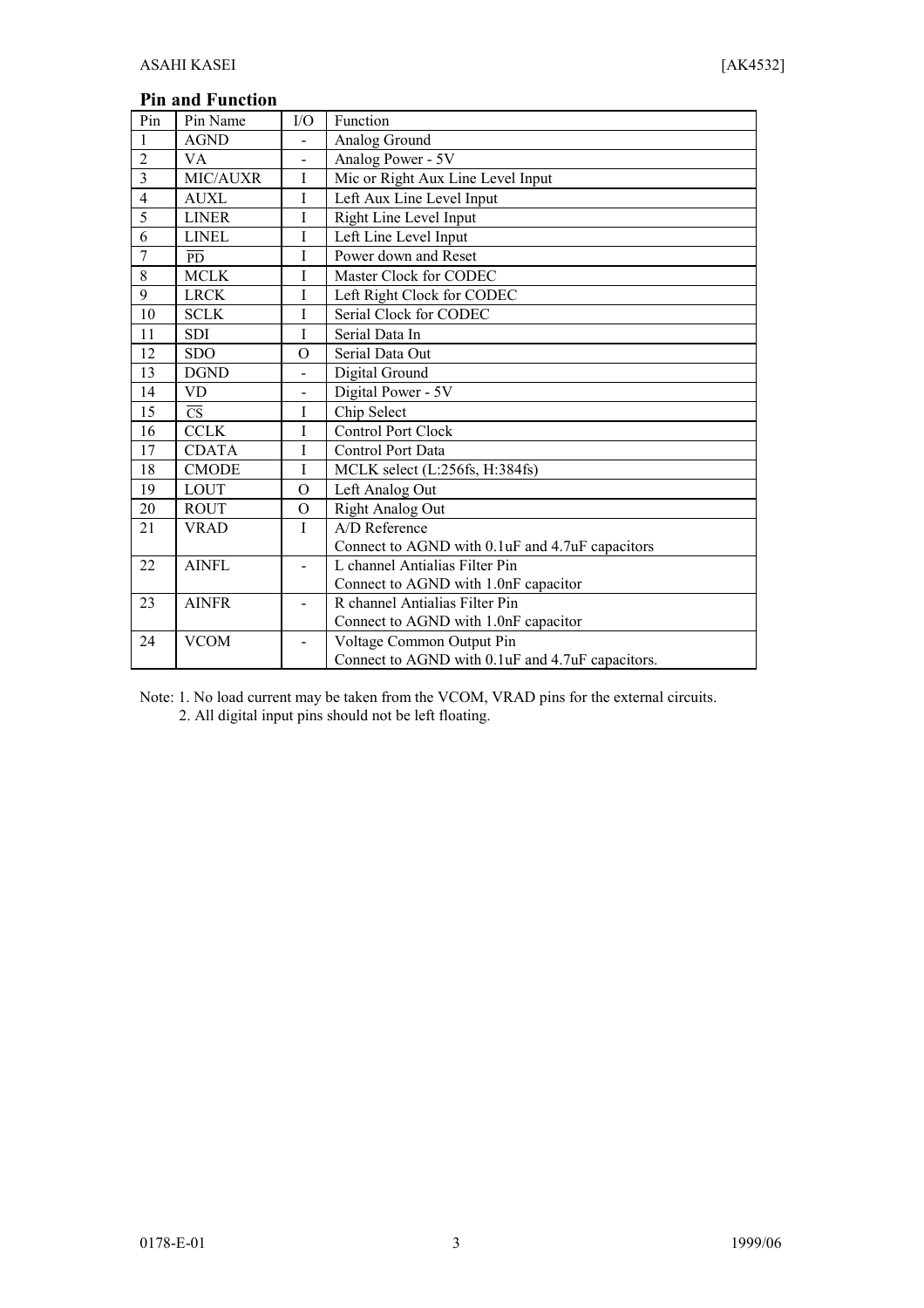## **ABSOLUTE MAXIMUM RATINGS**

AGND,  $DGND = 0$  V

| Parameter                              |         | Symbol      | min    | max               | Units        |
|----------------------------------------|---------|-------------|--------|-------------------|--------------|
| Power Supplies:                        | Analog  | VA          | $-0.3$ | 6.0               |              |
|                                        | Digital | <b>VD</b>   | $-0.3$ | $6.0$ or VA+0.3   | V            |
| Input Current, Any Pin except Supplies |         | IIN         |        | $+/- 10$          | mA           |
| Analog Input Voltage Range             |         | VINA        | $-0.3$ | 6.0 or $VA + 0.3$ | V            |
| Digital Input Voltage                  |         | <b>VIND</b> | $-0.3$ | 6.0 or $VA + 0.3$ | V            |
| <b>Ambient Temperature</b>             |         | Ta          | $-10$  | 70                | $\mathrm{C}$ |
| <b>Storage Temperature</b>             |         | Tstg        | -65    | 150               | $\mathrm{C}$ |

Note: 1. All voltages with respect to ground.

2. Max value is higher voltage of 6.0 or VA+0.3V.

WARNING: Operation at or beyond these limits may result in permanent damage to the device. Normal Operating Specifications are not guarantee at these extremes.

## **RECOMMENDED OPERATING CONDITIONS**

 $(AGND, DGND = 0 V, Note 1)$ 

| Parameter      |         | Symbol         | min | typ | max      | units |
|----------------|---------|----------------|-----|-----|----------|-------|
| Power Supplies | Analog  | $\overline{A}$ | 4.1 | 5.0 | ັ∴       |       |
|                | Digital |                | 4.1 | 5.0 | $\Gamma$ |       |

Note 1: All voltages with respect to ground.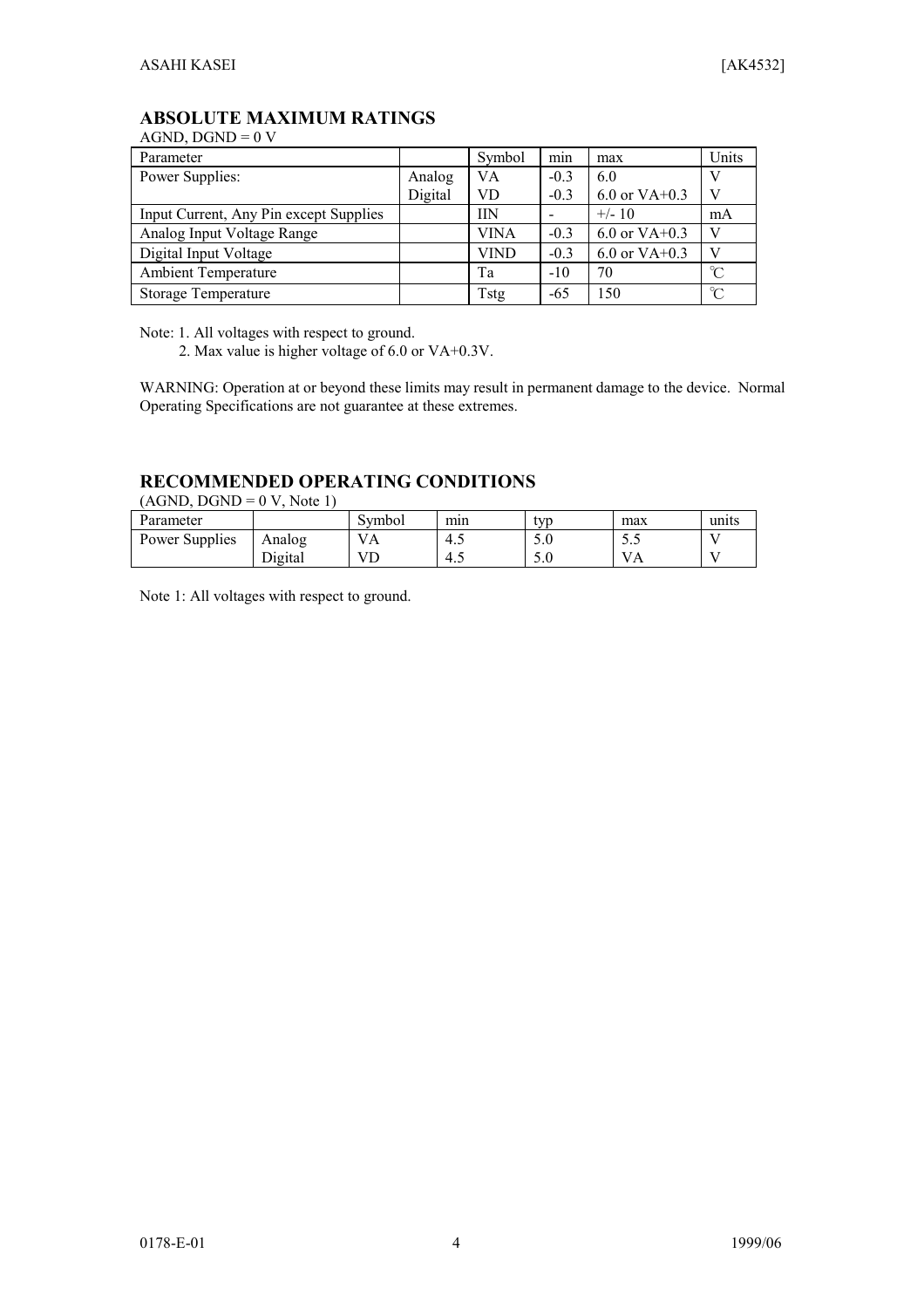#### **ANALOG CHARACTERISTICS**

(Ta=25 °C; VA, VD = 5.0V; fs = 44.1kHz; Signal Frequency = 1 kHz; MCLK=256fs; BCLK = 64 fs; LRCK = fs, Gain, ATT and Mixer switches are defualt setting. Measurement frequency bandwidth is 10Hz to 20kHz, unless otherwise noted.)

| Parameter                         |                               | min              | typ            | max            | units                         |
|-----------------------------------|-------------------------------|------------------|----------------|----------------|-------------------------------|
| A/D                               | measured via LineL and LineR  |                  |                |                |                               |
| Resolution                        |                               |                  |                | 16             | <b>Bits</b>                   |
| $S/(N+D)$                         | $-0.5$ dB Input               | 74               | 80             |                | dB                            |
| $\ensuremath{\mathrm{S/N}}$       | A-weighted                    | 84               | 90             |                | dB                            |
| Dynamic Range                     | $-60$ dB Input,<br>A-weighted | 84               | 90             |                | dB                            |
| Interchannel Isolation            | (Note 1)                      | 68               | 76             |                | dB                            |
| <b>Interchannel Gain Mismatch</b> |                               |                  | 0.2            | 0.5            | dB                            |
| Gain Drift                        |                               |                  | 100            |                | $ppm\text{/}^{\circ}\text{C}$ |
| <b>Offset Error</b>               | (Note 2)                      |                  | $+/-1$         |                | <b>LSB</b>                    |
| Input Voltage                     | (Note 4)                      | 2.50             | 2.70           | 2.90           | Vpp                           |
| Mixer Input Resistance            |                               | 30               | 60             | 100            | $k\Omega$                     |
| D/A                               | measured via LOUT and ROUT    |                  |                |                |                               |
| Resolution                        |                               |                  |                | 16             | <b>Bits</b>                   |
| $S/(N+D)$                         |                               | 75               | 83             |                | dB                            |
| $\ensuremath{\mathrm{S/N}}$       | A-weighted                    | 83               | 87             |                | dB                            |
| Dynamic Range                     | $-60$ dB Input,<br>A-weighted | 83               | 87             |                | dB                            |
| Interchannel Isolation            | (Note 1)                      | 80               | 100            |                | dB                            |
| Interchannel Gain Mismatch        |                               |                  | 0.2            | 0.7            | dB                            |
| Gain Drift                        |                               |                  | 100            |                | ppm/°C                        |
| Output Voltage                    | (Note 4)                      | 2.85             | 3.05           | 3.35           | Vpp                           |
| <b>Load Resistance</b>            |                               | 10               |                |                | $k\Omega$                     |
| Out-of-Band Noise                 | $BW < 100$ kHz                |                  | $-81$          |                | dB                            |
| MIC Amp                           |                               |                  |                |                |                               |
| Gain                              |                               | 24               | 26             | 28             | dB                            |
| <b>Input Resistance</b>           | For 26dB setting              | 15               | 25             | 40             | $k\Omega$                     |
| Mixer Gain Control                | 32 Steps                      |                  |                |                |                               |
| <b>Step Size</b>                  | (Note 3)                      | $\boldsymbol{0}$ | $\overline{2}$ |                | dB                            |
| Gain Control Range                |                               | $-50$            |                | 12             | dB                            |
| Master Volume                     | 32 Steps                      |                  |                |                |                               |
| Step Size                         | (Note 3)                      | $\overline{0}$   | $\overline{2}$ |                | dB                            |
| <b>Attenuation Control Range</b>  |                               | $-62$            |                | $\mathbf{0}$   | dB                            |
| <b>Power Supplies</b>             |                               |                  |                |                |                               |
| Normal Operation                  | $\mathbf{V}\mathbf{A}$        |                  | 27             | 40             | mA                            |
|                                   | <b>VD</b>                     |                  | $\overline{3}$ | 5 <sup>5</sup> | $\rm mA$                      |
|                                   | Power Dissipation             |                  | 150            | 225            | mW                            |
| Power-Down Mode                   | VA                            |                  | 10             |                | uA                            |
|                                   | VD                            |                  | 10             |                | uA                            |
|                                   | Power Dissipation             |                  | 100            | 200            | uW                            |

Note: 1. Crosstalk between channels on the same A/D or D/A.

2. Internal HPF removes offset.

- 3. Minimum spec applies to  $\ge$  -40dB setting.
- 4. Input and Output voltage scale with VA.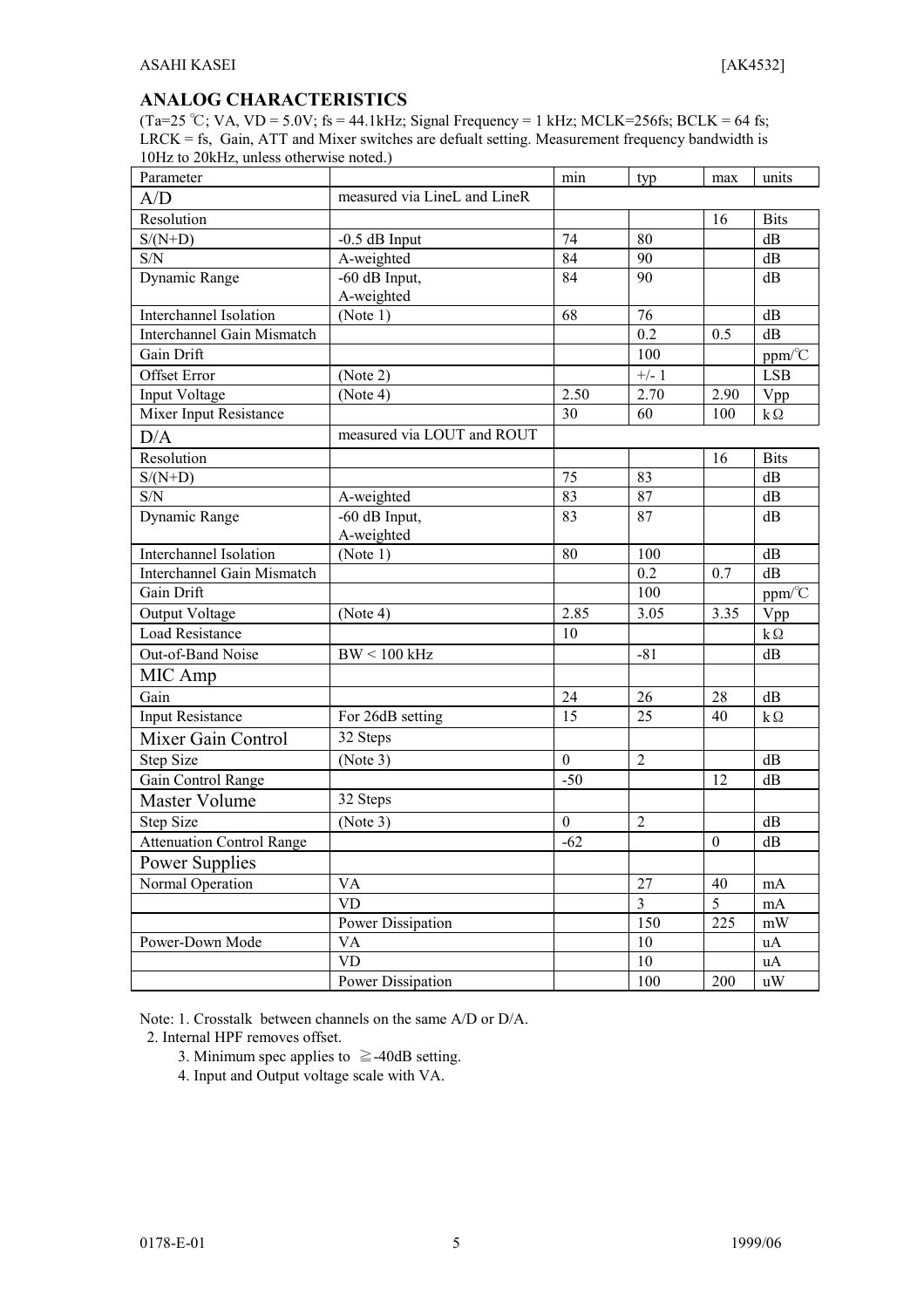#### **FILTER CHARACTERISTICS**

 $(Ta=25 °C$ ; VA, VD = 5.0V  $\pm$  10%; fs = 44.1 kHz)

| Parameter                   |               | Symbol    | min      | typ       | max       | Units |
|-----------------------------|---------------|-----------|----------|-----------|-----------|-------|
| A/D Digital Filter          |               |           |          |           |           |       |
| (Decimation LPF)            |               |           |          |           |           |       |
| Passband (Note 1)           | $+/-$ 0.1 dB  | <b>PB</b> | $\theta$ |           | 16.5      | kHz   |
|                             | $-0.5$ dB     |           | $\theta$ |           | 19.0      | kHz   |
|                             | $-1.2$ dB     |           | $\theta$ |           | 20.0      | kHz   |
|                             | $-6.7$ dB     |           | $\theta$ |           | 22.05     | kHz   |
| Stopband                    |               | <b>SB</b> | 26.0     |           |           | kHz   |
| Passband Ripple             |               | <b>PR</b> |          |           | $+/- 0.1$ | dB    |
| Stopband Attenuation        |               | <b>SA</b> | 68       |           |           | dB    |
| Group Delay Distortion      |               | Delta GD  |          |           | $\theta$  | uS    |
| Group Delay (Note 2)        |               | GD        |          | 16.1      |           | 1/fs  |
| A/D Digital Filter (HPF)    |               |           |          |           |           |       |
| Frequency Response          | $-3 dB$       | <b>FR</b> |          | 6.85      |           | Hz    |
| (Note 1)                    | $-0.5$ dB     |           |          | 19.6      |           | Hz    |
|                             | $-0.1$ dB     |           |          | 44.9      |           | Hz    |
| D/A Digital Filter          |               |           |          |           |           |       |
| Passband (Note 1)           | $+/-$ 0.1 dB  | <b>PB</b> | $\theta$ |           | 18.0      | kHz   |
|                             | $-6.0$ dB     |           | $\Omega$ |           | 22.05     | kHz   |
| Stopband                    |               | SB        | 26.1     |           |           | kHz   |
| Passband Ripple             |               | PR        |          |           | $+/- 0.1$ | dB    |
| <b>Stopband Attenuation</b> |               | <b>SA</b> | 65       |           |           | dB    |
| Group Delay (Note 2)        |               | GD        |          | 14.4      |           | 1/fs  |
| D/A Digital Filter          |               |           |          |           |           |       |
| + Analog Filter             |               |           |          |           |           |       |
| <b>Frequency Response</b>   | $0$ to 20 kHz | <b>FR</b> |          | $+/- 1.0$ |           | dВ    |

Note: 1. The passband and stopband frequencies scale with fs.

2. The calculating delay time which occurred by digital filtering. This time is from the input of analog signal to setting the 16bit data of both channels to the output register of ADC. For DAC, this time is from setting 16bit data of both channels on input register to the output of analog signal.

## **DIGITAL CHARACTERISTICS**

 $(Ta=25 °C; VA, VD = 5.0 V \pm 10 %)$ 

| Parameter                              | Symbol     | min      | typ | max     | Units |
|----------------------------------------|------------|----------|-----|---------|-------|
| High-Level Input Voltage               | VIH        | 2.2      |     |         |       |
| Low-Level Input Voltage                | VII.       |          |     | 0.8     |       |
| High-Level Output Voltage (Iout=-80uA) | <b>VOH</b> | $VD-0.4$ |     |         |       |
| Low-Level Output Voltage (Iout=80uA)   | VOL        |          |     | 0.4     |       |
| <b>Input Leakage Current</b>           | Iin        |          |     | $+/-10$ | uA    |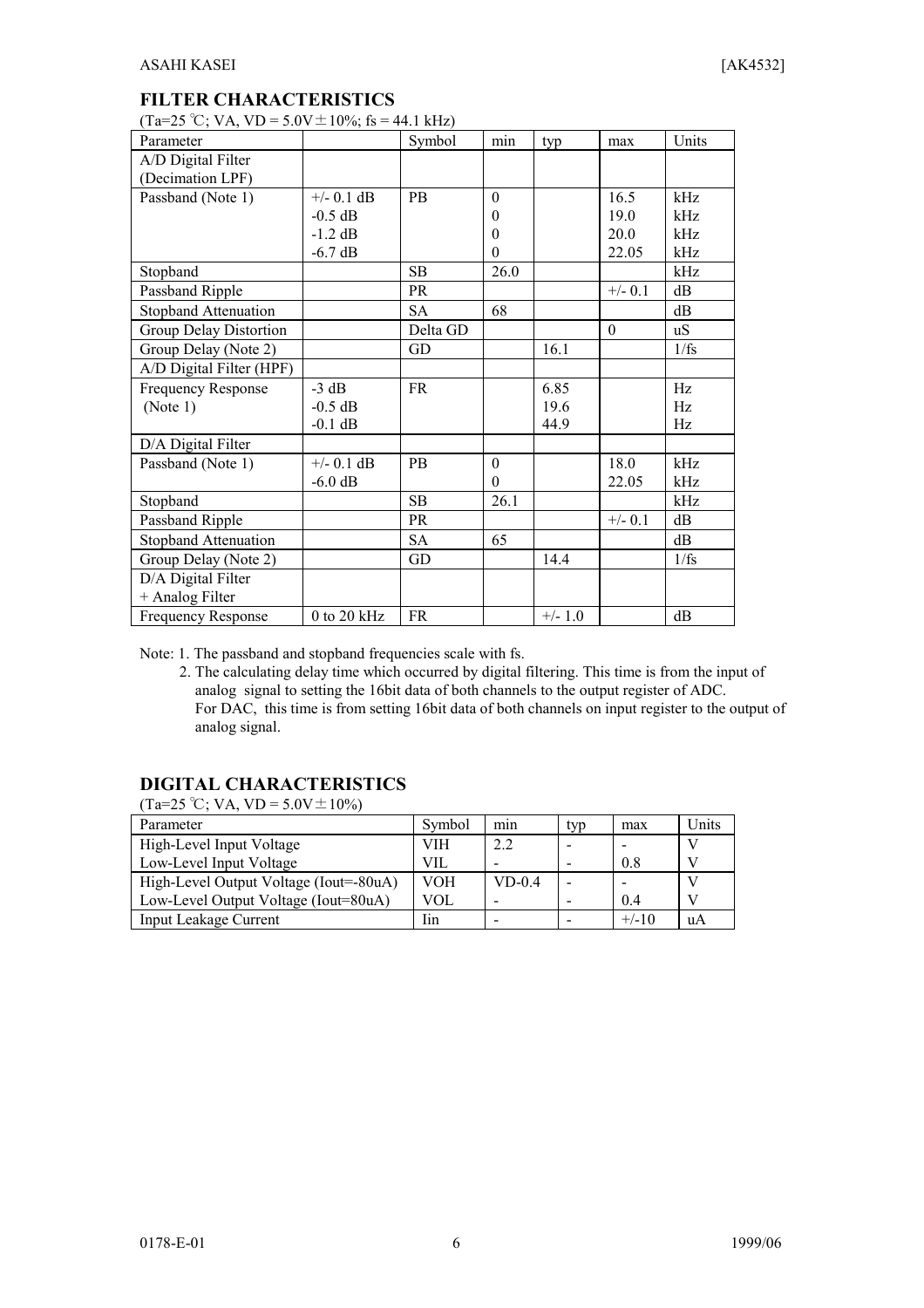### **SWITCHING CHARACTERISTICS**

 $(Ta=25 °C)$ ; VA, VD = 5.0V + 10%,  $C = 20nF$ )

| $10, 20, 0, 11, 10, 00, -10, 0, 01$<br>Parameter |                                                             | Symbol      | $\min$         | typ     | max    | Units      |
|--------------------------------------------------|-------------------------------------------------------------|-------------|----------------|---------|--------|------------|
| Master Clock Timing (CMODE=L)                    |                                                             | <b>fCLK</b> | 1.024          | 11.2896 | 12.800 | <b>MHz</b> |
|                                                  | $(CMODE=H)$                                                 | fCLK        | 1.536          | 16.9344 | 19.2   | <b>MHz</b> |
| Pulse Width Low                                  | $(CMODE=L)$                                                 | fCLKL       | 31.25          |         |        | ns         |
|                                                  | (CMODE=H)                                                   | fCLKL       | 23             |         |        | ns         |
| Pulse Width High                                 | $(CMODE=L)$                                                 | fCLKH       | 31.25          |         |        | ns         |
|                                                  | $(CMODE=H)$                                                 | fCLKH       | 23             |         |        | ns         |
| LRCK Frequency (Note 1)                          |                                                             | $f_S$       | $\overline{4}$ | 44.1    | 50     | kHz        |
| Duty Cycle                                       |                                                             |             | 45             |         | 55     | $\%$       |
| Serial Interface Timing                          |                                                             |             |                |         |        |            |
| <b>SCLK Period</b>                               |                                                             | tSCK        | 312.5          |         |        | ns         |
| <b>SCLK Pulse Width Low</b>                      |                                                             | tSCKL       | 100            |         |        | ns         |
| <b>SCLK Pulse Width High</b>                     |                                                             | tSCKH       | 100            |         |        | ns         |
|                                                  | LRCK Edge to SCLK "rising edge" (Note 2)                    | tLRS        | 50             |         |        | ns         |
|                                                  | SCLK "rising edge" to LRCK edge (Note 2)                    | tSLR        | 50             |         |        | ns         |
| SDI Hold Time                                    |                                                             | tSDH        | 50             |         |        | ns         |
| SDI Setup Time                                   |                                                             | tSDS        | 50             |         |        | ns         |
| LRCK to SDO(MSB)                                 |                                                             | tLRS        |                |         | 70     | ns         |
| SCLK "rising edge" to SDO                        |                                                             | tSSD        |                |         | 70     | ns         |
| Control Interface Timing                         |                                                             |             |                |         |        |            |
| <b>CCLK Period</b>                               |                                                             | tCCK        | 200            |         |        | ns         |
| <b>CCLK Pulse Width Low</b>                      |                                                             | tCCKL       | 80             |         |        | ns         |
| <b>CCLK Pulse Width High</b>                     |                                                             | tCCKH       | 80             |         |        | ns         |
| <b>CDATA Hold Time</b>                           |                                                             | tCDS        | 50             |         |        | ns         |
| <b>CDATA</b> Setup Time                          |                                                             | tCDH        | 50             |         |        | ns         |
| $\overline{\text{CS}}$ High Level Time           |                                                             | tCSW        | 150            |         |        | ns         |
|                                                  | $\overline{\text{CS}}$ "falling edge" to CCLK "rising" time | tCSS        | 50             |         |        | ns         |
|                                                  | CCLK "rising time" to $\overline{CS}$ "rising" time         | tCSH        | 50             |         |        | ns         |
| <b>Reset Timing</b>                              |                                                             |             |                |         |        |            |
| $\overline{PD}$ Pulse Width                      |                                                             | tPD         | 150            |         |        | ns         |
|                                                  | $\overline{PD}$ "rising edge" to SDO delay (Note 3)         | tPDS        |                | 516     |        | 1/fs       |

Note: 1. If the duty of LRCK changes larger than 5% from 50%, the AK4532 is reset by the internal phase detecting circuit automatically.

2. SCLK rising edge must not occur at the same time as LRCK edge.

3. These cycles are the number of LRCK rising from  $\overline{PD}$  rising.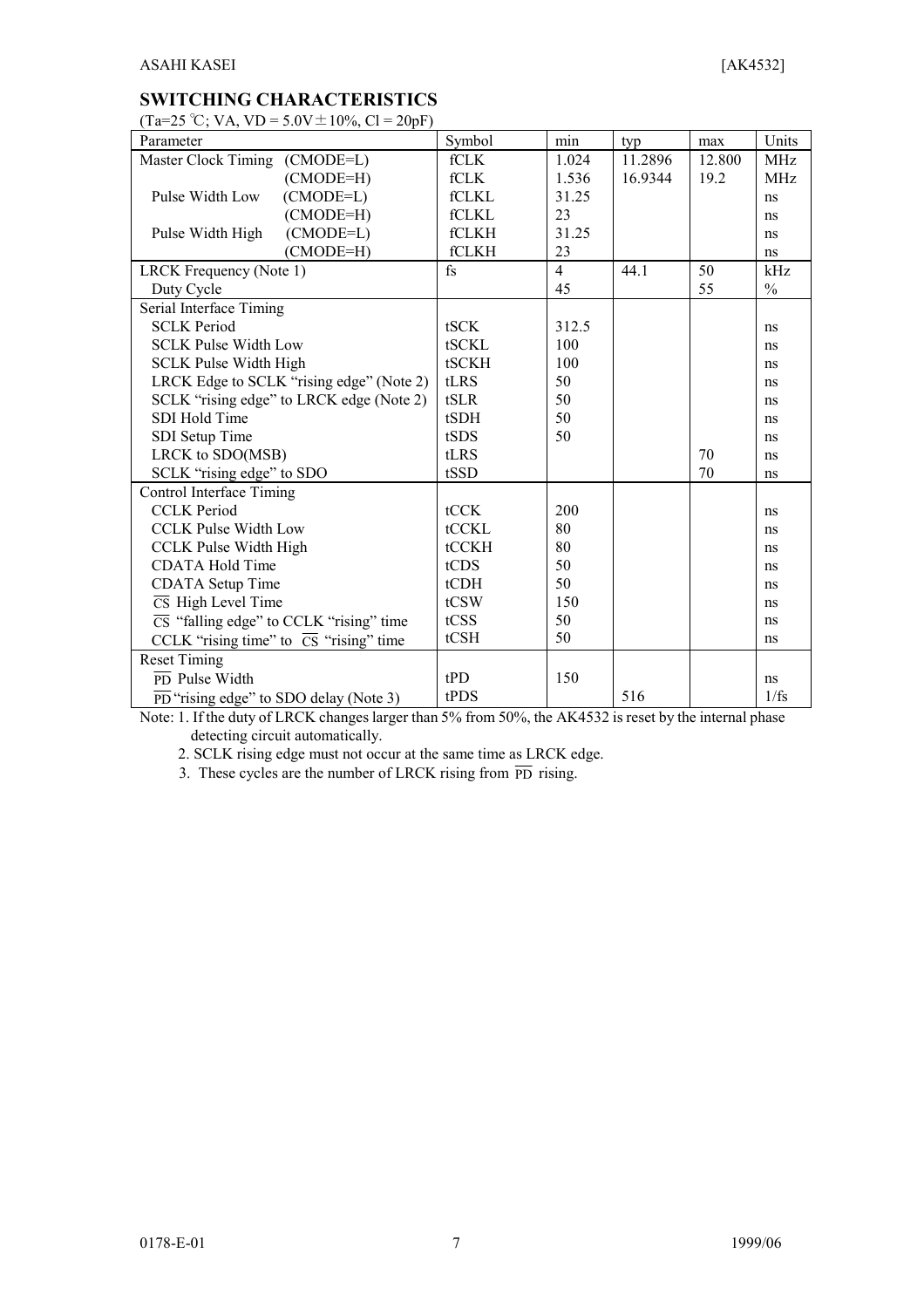#### **Audio Data Formats**

The data format of ADC and DAC are MSB first & MSB justified with 16bit. The SCLK needs 32fs or more than 32fs in a LRCK cycle.

| <b>LRCK</b>         |          | _ch |            |          | Rch |                             |      |  |
|---------------------|----------|-----|------------|----------|-----|-----------------------------|------|--|
| SCLK<br>=64fs       |          |     |            |          |     | . @nnnnnnnnnnnnnnnnnnnnnnnn |      |  |
| <b>SDO</b><br>16Bit | 15141312 |     | Don't Care | 15141312 |     | Don't Care                  | 1514 |  |
| <b>SDI</b><br>16Bit | 15141312 |     | Don't Care | 1514131  |     | Don't Care                  | 1514 |  |

SDO,SDI - 15:MSB,0:LSB

## **Timing Diagram**



Clock Timing



Serial Audio Interface Timing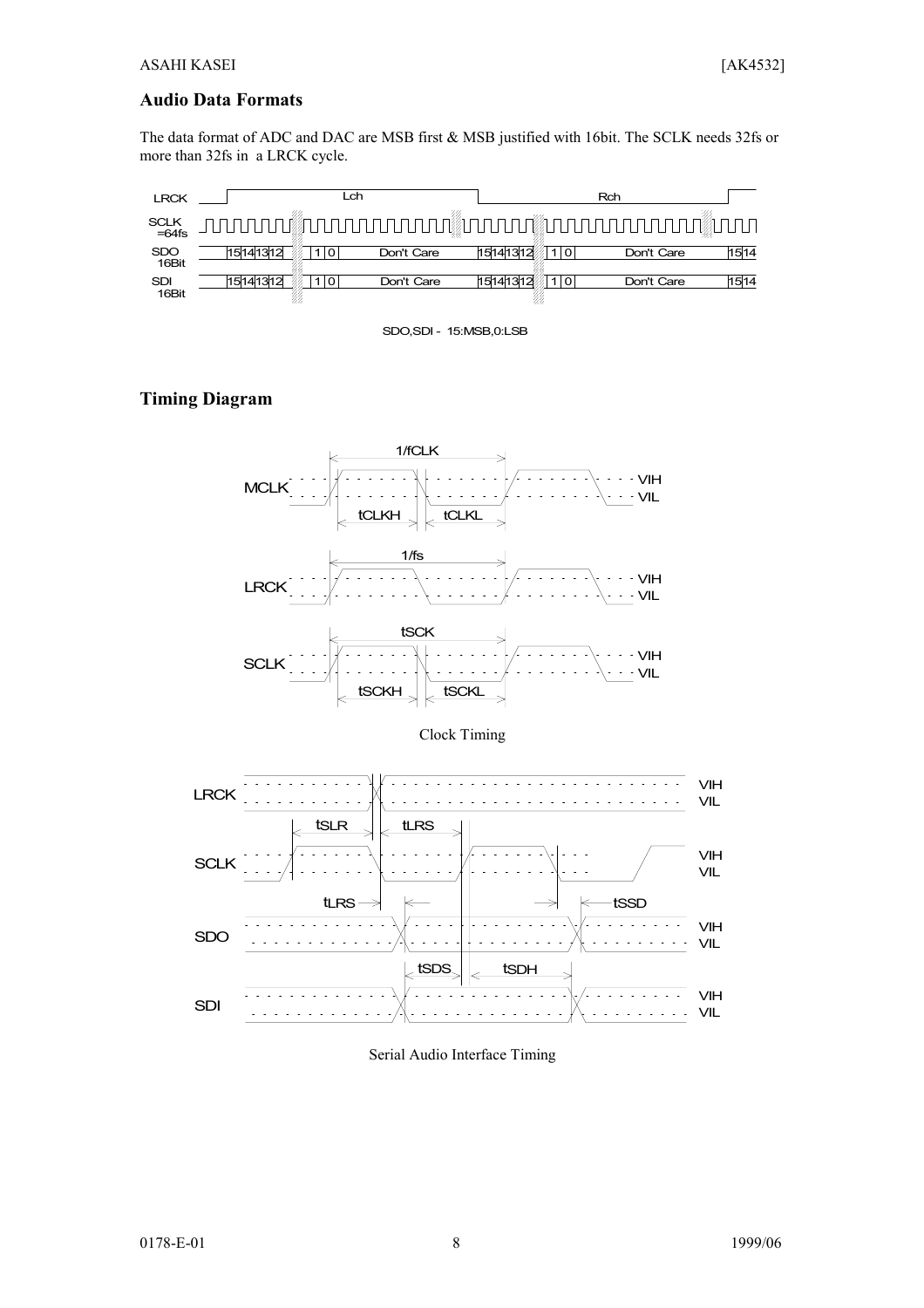



Power down and Reset Timing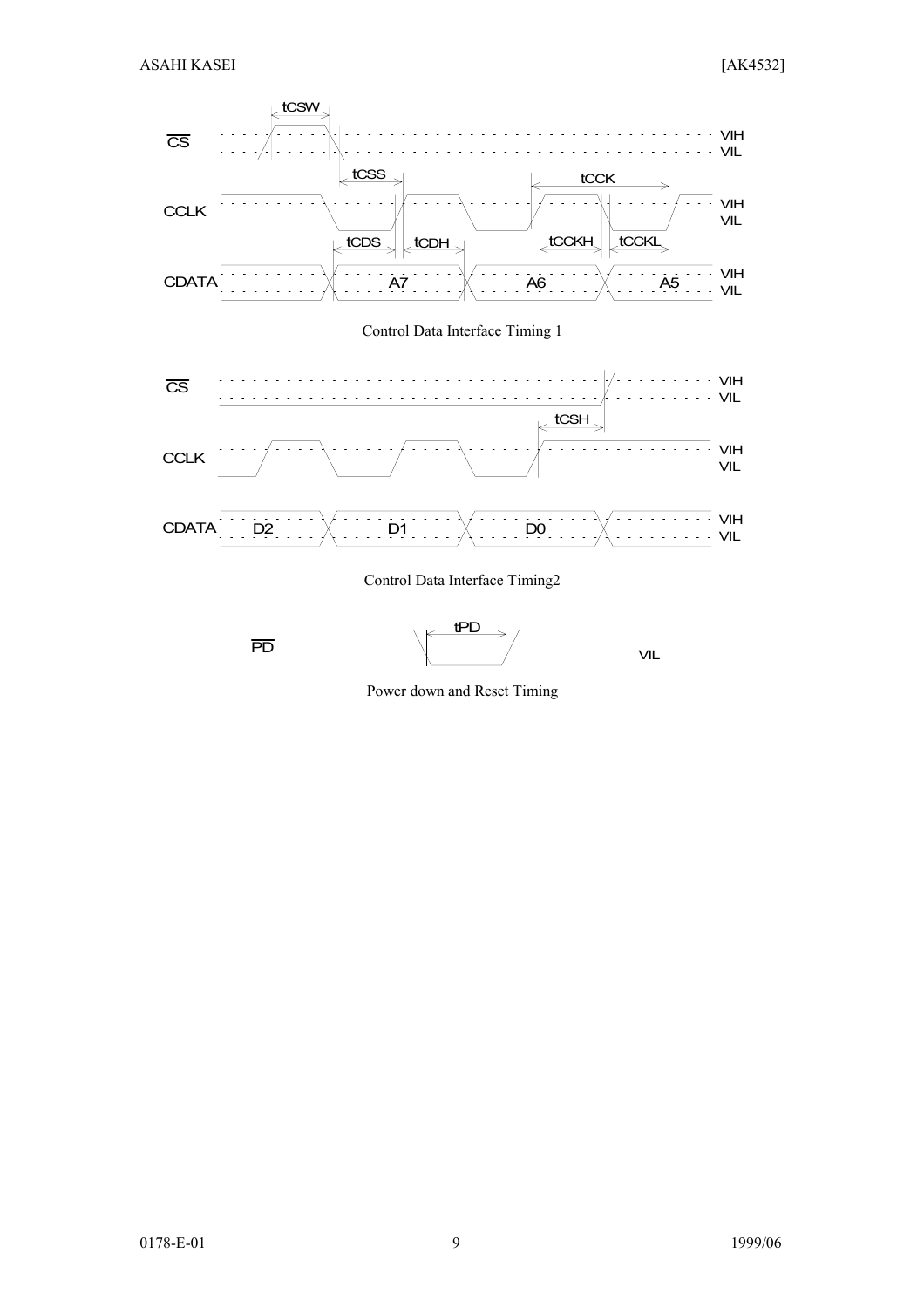#### **OPERATION OVERVIW**

|                 | I. CONTROL REGISTER MAF |             |                |                |                |                |                  |                |                  |
|-----------------|-------------------------|-------------|----------------|----------------|----------------|----------------|------------------|----------------|------------------|
| Addr            | Register Name           | D7          | D <sub>6</sub> | D <sub>5</sub> | D <sub>4</sub> | D <sub>3</sub> | D2               | D <sub>1</sub> | D <sub>0</sub>   |
| 00 <sup>°</sup> | Master Volume Lch       | <b>MUTE</b> |                |                | ATT4           | ATT3           | ATT <sub>2</sub> | ATT1           | ATT <sub>0</sub> |
| 01              | Master Volume Rch       | <b>MUTE</b> |                |                | ATT4           | ATT3           | ATT <sub>2</sub> | ATT1           | ATT <sub>0</sub> |
| 02              | Voice Volume Lch        | <b>MUTE</b> |                |                | GAI4           | GAI3           | GAI2             | GAI1           | GAI0             |
| 03              | Voice Volume Rch        | <b>MUTE</b> |                |                | GAI4           | GAI3           | GAI <sub>2</sub> | GAI1           | GAI0             |
| 08              | Line Volume Lch         | <b>MUTE</b> |                |                | GAI4           | GAI3           | GAI2             | GAI1           | GAI0             |
| 09              | Line Volume Rch         | <b>MUTE</b> |                |                | GAI4           | GAI3           | GAI2             | GAI1           | GAI0             |
| 0A              | AUX Volume Lch          | <b>MUTE</b> |                |                | GAI4           | GAI3           | GAI2             | GAI1           | GAI0             |
| 0B              | AUX Volume Rch          | <b>MUTE</b> |                |                | GAI4           | GAI3           | GAI2             | GAI1           | GAI0             |
| 10              | Output Mixer SW 1       |             |                |                | LineL          | LineR          |                  |                | <b>MIC</b>       |
| 11              | Output Mixer SW 2       |             |                | <b>AUXL</b>    | <b>AUXR</b>    | VoiceL         | VoiceR           |                |                  |
| 12              | Lch Input Mixer SW 1    |             |                |                | LineL          | LineR          |                  |                |                  |
| 13              | Rch Input Mixer SW 1    |             |                |                | LineL          | LineR          |                  |                |                  |
| 14              | Lch Input Mixer SW 2    |             |                |                | <b>AUXL</b>    | <b>AUXR</b>    | VoiceL           |                |                  |
| 15              | Rch Input Mixer SW 2    |             |                |                | <b>AUXL</b>    | <b>AUXR</b>    | VoiceR           |                |                  |
| 16              | Reset and Power Down    |             |                |                |                |                |                  | <b>PD</b>      | <b>RST</b>       |
| 19              | MIC Amp Gain            |             |                |                |                |                |                  |                | <b>MGAIN</b>     |

#### **1. CONTROL REGISTER MAP**

Note: ATT\* is data bits for the attenuation level.

GAI\* is data bits for the gain level.

**IMPORTANT: There is the compatibility between the AK4531 and AK4532. But the input mixer functions of those device has some different implication in the application, receptively. And the other address of control register except those described in the above table and "1A" are**

**"do not care". Address "1A" for testing shall be strictly prohibited to access.**

**Be ware that the three MSB address bits(A7, A6, A5) are ignored by AK4532. Writing to address "20" register will update the address "00" register for instance.**

#### **2. WRITE Timing of Control Register**



D7-D0: Control Data

#### **3. Control Register Definitions**

| Addr | Register Name     |             | D <sub>6</sub> | D4 |      |                          | D <sub>0</sub> |
|------|-------------------|-------------|----------------|----|------|--------------------------|----------------|
| 00   | Master Volume Lch | <b>MUTE</b> |                |    | ATT? | $\triangle$ TT $\hat{ }$ |                |
| 01   | Master Volume Rch | <b>MUTE</b> |                |    | ATT3 |                          |                |

| <b>MUTE</b> | $1 \cdot$   | <b>MUTE</b>                 |
|-------------|-------------|-----------------------------|
|             | $0^{\circ}$ | No MUTE                     |
| ATT4:0      |             | 32 levels with 2 dB step    |
|             | 00000:0dB   |                             |
|             |             | $11111: -62 \text{ dB}$     |
| Initial     |             | "0000 0000" (No MUTE & 0dB) |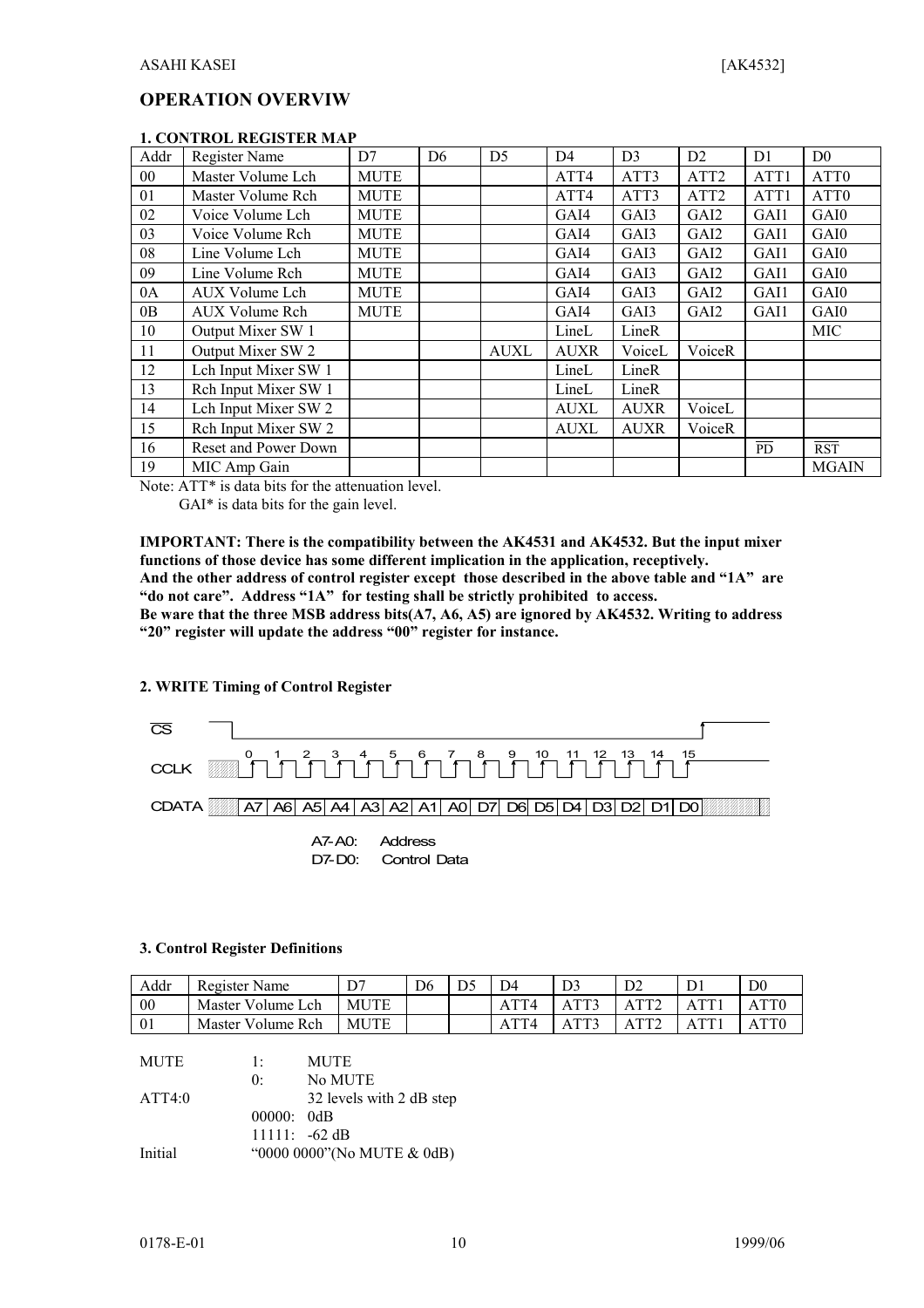| Addr | Register Name    | D7          | D6 | D <sub>5</sub> | D4   | D <sub>3</sub> | D <sub>2</sub>    | D1   | D <sub>0</sub> |
|------|------------------|-------------|----|----------------|------|----------------|-------------------|------|----------------|
| 02   | Voice Volume Lch | <b>MUTE</b> |    |                | GAI4 | GAI3           | GA <sub>I</sub> 2 | GAI1 | GAI0           |
| 03   | Voice Volume Rch | <b>MUTE</b> |    |                | GAI4 | GAI3           | GA <sub>I</sub> 2 | GAI1 | GAI0           |
| 08   | Line Volume Lch  | <b>MUTE</b> |    |                | GAI4 | GAI3           | GA <sub>I</sub> 2 | GAI1 | GAI0           |
| 09   | Line Volume Rch  | <b>MUTE</b> |    |                | GAI4 | GAI3           | GA <sub>I</sub> 2 | GAI1 | GAI0           |
| 0A   | AUX Volume Lch   | <b>MUTE</b> |    |                | GAI4 | GAI3           | GAI <sub>2</sub>  | GAI1 | GAI0           |
| 0B   | AUX Volume Rch   | <b>MUTE</b> |    |                | GAI4 | GAI3           | GAI <sub>2</sub>  | GAI1 | GAI0           |

| MUTE    | 1:          | <b>MUTE</b>                 |
|---------|-------------|-----------------------------|
|         | 0:          | No MUTE                     |
| ATT4:0  |             | 32 levels with 2 dB step    |
|         | 00000: 12dB |                             |
|         | 00110: 0 dB |                             |
|         |             | $11111: -50dB$              |
| Initial |             | "0000 0110" (No MUTE & 0dB) |

| Addr | Register Name        | D7 | D6 | D <sub>5</sub> | D4          | D <sub>3</sub> | D2     | D <sub>1</sub> | D <sub>0</sub> |
|------|----------------------|----|----|----------------|-------------|----------------|--------|----------------|----------------|
| 10   | Output Mixer SW 1    |    |    |                | LineL       | LineR          |        |                | <b>MIC</b>     |
| 11   | Output Mixer SW 2    |    |    | <b>AUXL</b>    | <b>AUXR</b> | VoiceL         | VoiceR |                |                |
| 12   | Leh Input Mixer SW 1 |    |    |                | LineL       | LineR          |        |                |                |
| 13   | Reh Input Mixer SW 1 |    |    |                | LineL       | LineR          |        |                |                |
| 14   | Leh Input Mixer SW 2 |    |    |                | <b>AUXL</b> | <b>AUXR</b>    | VoiceL |                |                |
| 15   | Reh Input Mixer SW 2 |    |    |                | AUXI        | <b>AUXR</b>    | VoiceR |                |                |

ON/OFF of Mixer Switches

0: OFF 1: ON Initial "000X XX00" XXX=000: Addr=10,14,15 (All:OFF) XXX=011: Addr=11(Output Mixer Voice R&L:ON) XXX=100: Addr=12(Lch Input Mixer Line L :ON) XXX=010: Addr=13(Rch Input Mixer Line R :ON)

| Addr | Register Name        | D7 | D <sub>6</sub> | D4 | D <sub>3</sub> |    | D0           |
|------|----------------------|----|----------------|----|----------------|----|--------------|
|      | Reset and Power Down |    |                |    |                | PD | <b>RST</b>   |
|      | MIC Amp Gain         |    |                |    |                |    | <b>MGAIN</b> |

RST initializes the contents of all registers except  $\overline{PD}$  and  $\overline{RST}$  registers. When  $\overline{PD}$  pin goes low,  $\overline{RST}$ register becomes

 $"$ 

1: Normal Operation

0: Initialize

 $\overline{PD}$  register enables the power down. When  $\overline{PD}$  pin goes low,  $\overline{PD}$  register becomes "1".

- 1: Normal Operation
- 0: Power Down

MGAIN selects the gain of MIC amp. The initial state is "0".

0: Bypass (0dB)

1: 26 dB

Try to avoid pops and clicks when activating or inactivating this function.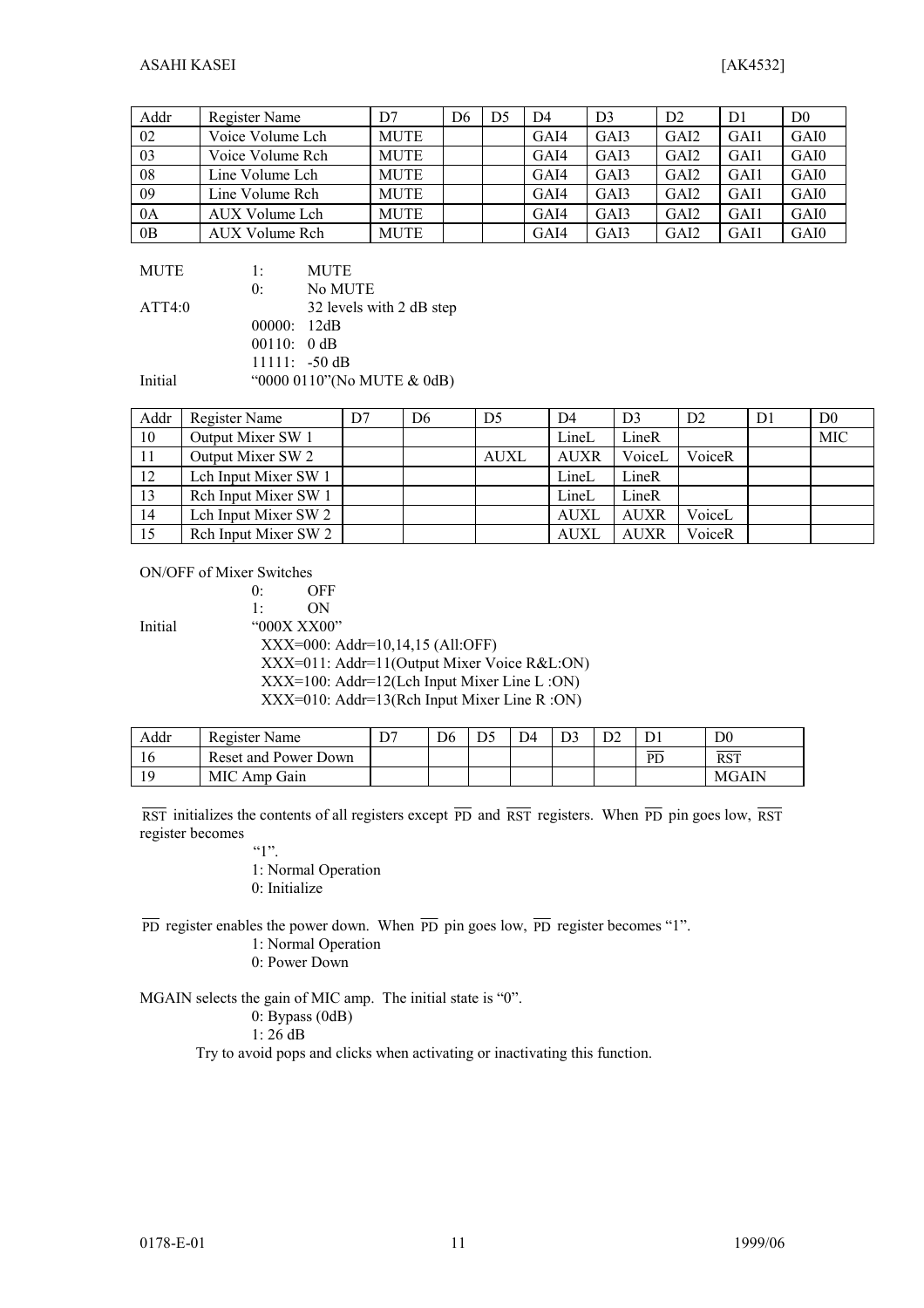#### **4. Explanation of each sequence**

| 4.1. Reset & Power down |                   |              |        |    |                            |        |                   |                 |              |        |
|-------------------------|-------------------|--------------|--------|----|----------------------------|--------|-------------------|-----------------|--------------|--------|
| Power Supply            |                   |              |        |    |                            |        |                   |                 |              |        |
| $\overline{PD}$ pin     |                   |              |        |    |                            |        |                   |                 |              |        |
| PD(register)            |                   |              |        |    |                            |        |                   |                 |              |        |
|                         |                   |              |        |    |                            |        |                   |                 |              |        |
|                         |                   |              |        |    |                            |        |                   |                 |              |        |
| Internal State          | INIT <sub>1</sub> | <b>INITA</b> | Normal | PD | <b>INITA</b>               | Normal | INIT <sub>2</sub> | Normal PD+INIT2 | <b>INITA</b> | Normal |
| Write to register       | Inhibit $(1)$     |              |        |    |                            |        | Inhibit(2)        | Inhibit(2       |              |        |
| External clock          |                   |              |        |    |                            |        |                   |                 |              |        |
| MCLK, LRCK, SCLK        |                   |              |        |    | The clocks may be stopped. |        |                   |                 |              |        |

- ・INIT1: Initializing all registers. The AK4532 exists in the power down state.
- $\cdot$ INIT2: Initializing all registers except  $\overline{PD}$ ,  $\overline{RST}$  registers.
- ・INITA: Initializing the analog section. Initializing period is 516/fs.
- ・PD: Power down state. All analog outputs are floating.

In case of  $\overline{RST}$  register = "0", initializing all registers except  $\overline{PD}$ ,  $\overline{RST}$  registers.

- ・Inhibit(1): Inhibits writing to all registers.
- $\cdot$ Inhibit(2): Inhibits writing to all registers except for  $\overline{PD}$ ,  $\overline{RST}$  registers.

・The AK4532 operates with the external clocks(MCLK, LRCK, SCLK) during initializing the analog section.

Figure 1. Reset & Power Down Sequence

- 4.2.  $\overline{PD}$  pin operation
- "H": Normal operation
- "L": Initializing mode 1(INIT1 in Figure 1)
	- ・ Initializing all registers.
	- ・ Inhibits writing to all registers.
	- $\cdot$  The initialization of the analog section starts at rising edge of  $\overline{PD}$  pin.
	- ・ SDO pin stays "L" during the initializing periods of 516/fs.
	- ・ Going into power down state.
- 4.3. RST register operation
- "1": Normal operation
- "0": Initializing mode 2(INIT2 in Figure 1)
	- $\cdot$  Initializing all registers except  $\overline{PD}$ ,  $\overline{RST}$  registers.
	- $\cdot$  Inhibits writing to all registers except  $\overline{PD}$ ,  $\overline{RST}$  registers.
	- $\cdot$  RST register goes "1" when  $\overline{PD}$  pin goes "L".
	- ・ The analog section is not initialized.
- 4.4. PD register operation
- "1": Normal operation
- "0": Power down
	- ・ The contents of all registers are held.
	- $\cdot$  PD resister goes "1" when  $\overline{PD}$  pin goes "L".
	- ・ All analog outputs(LOUT, ROUT) go floating.
		- The initialization of the analog section starts at the rising edge of  $\overline{PD}$  resister.
	- ・ SDO pin stays "L" during the initializing period of 516/fs.
- 4.5. SDO output pin operation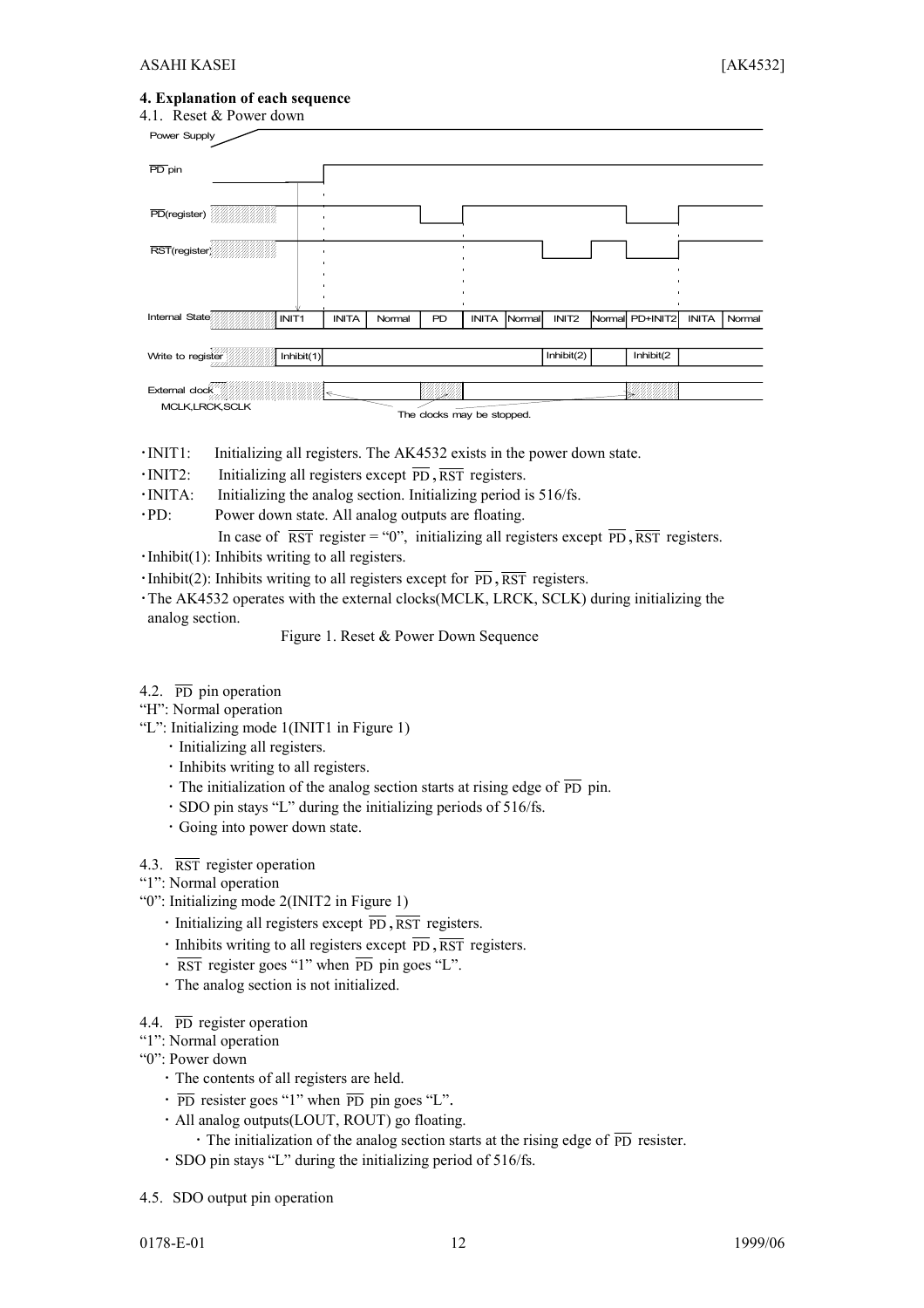SDO output is the 16bit data of ADC and goes "L"(0000H) in the following cases.

- $\cdot$  PD pin = "L"
- $\cdot$  During initializing the analog section(516/fs).
- $\cdot$  RST register = "0"
- $\cdot$  PD register = "0"

4.6. Analog output pin(LOUT, ROUT) operation

- These outputs are floating in the following case.
	- $\cdot$   $\overline{PD}$  pin = "L"
	- $\cdot$  PD register = "0"
- 5. System Clock
- The external clocks which are required to operate the AK4532 are MCLK, LRCK and SCLK. MCLK should be synchronized with LRCK but the phase is free of care. As the AK4532 includes the phase detect circuit for LRCK, the AK4532 is reset automatically when the synchronization is out of phase by changing the clock frequencies. Therefore, the reset is not required except only upon power-up.
- All external clocks should always be present whenever the AK4532 is in normal operation mode. If these clocks are not provided, the AK4532 may draw excessive current and do not possibly operate properly because the device utilizes the dynamic logic internally. If the external clocks are not present, the AK4532 should be in the power down mode.
- 5. Digital High Pass Filter

The ADC of the AK4532 has a digital high pass filter for DC offset cancel. The cut-off frequency of the HPF is 6.85Hz at fs=44.1kHz and the frequency response at 20Hz is -0.5dB. It also scales with sampling rate(fs).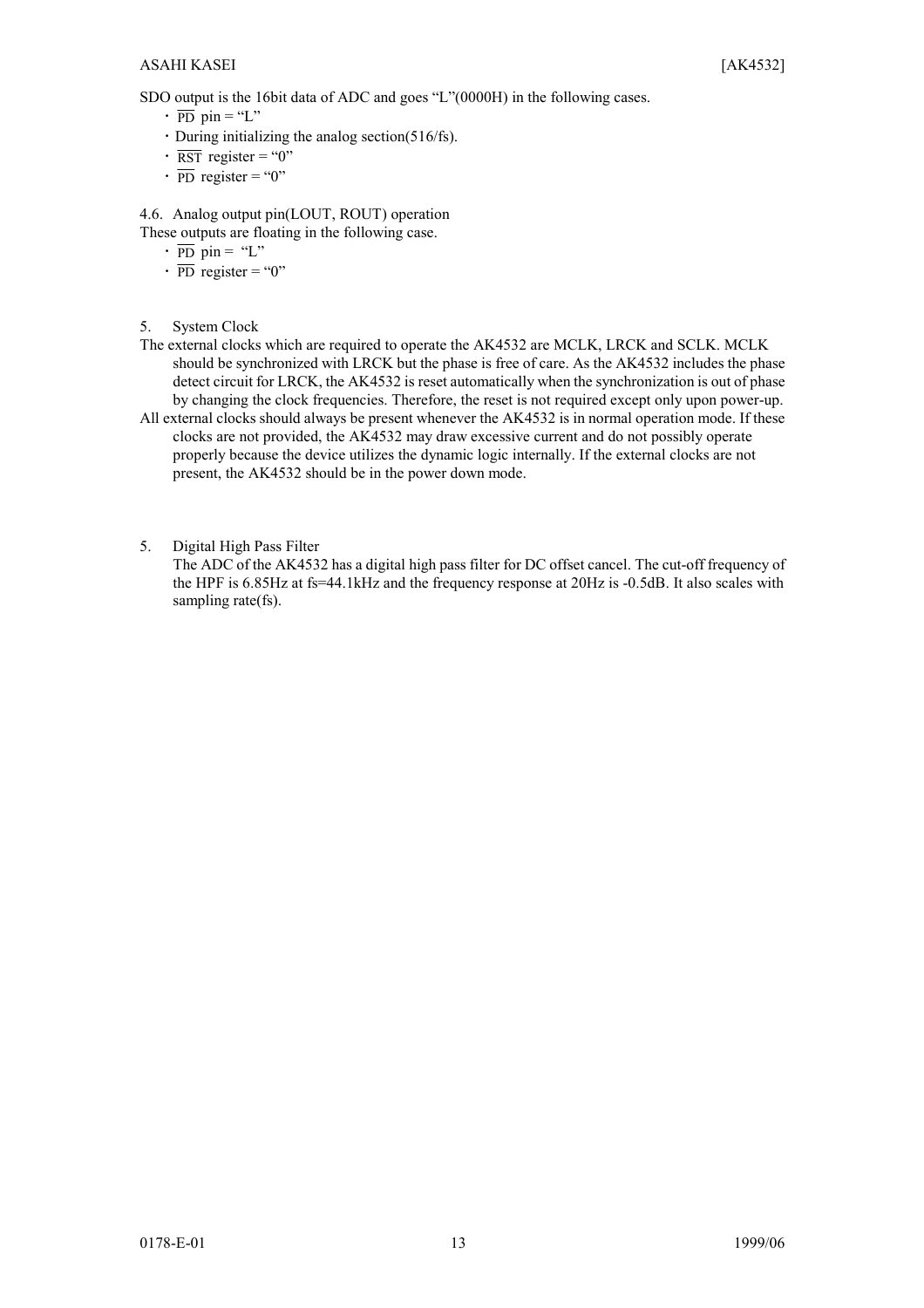#### **System Design**

Figure 2 shows the system connection diagram. An evaluation board is available which demonstrates the optimum layout, power supply arrangements and measurement results.



Figure 2. Typical Connection Diagram

- 1. Grounding and power supply decoupling
- The AK4532 requires careful attention to power supply and grounding arrangements. VD should be supplied from analog power supply. Analog ground and digital ground should be connected together near to where the supplies are brought onto the printed circuit board. Decoupling capacitors should be as near to the AK4532 as possible, with the small value ceramic capacitor being the nearest.
- 2. On-chip voltage reference

The on-chip voltage references are output on the VRAD and VCOM pins for decouping .

The VRAD is used as the reference of A/D conversion. The VCOM is a signal ground of this chip. An electrolytic capacitor less than 10uF in parallel with a 0.1uF ceramic capacitor attached to these pins eliminates the effects of high frequency noise. Especially, the small value ceramic capacitors should be as near to the AK4532 as possible. No load current may be drawn from the VRAD and VCOM pins. All signals, especially clocks, should be kept away from the VRAD and VCOM pins in order to avoid unwanted coupling into the chip.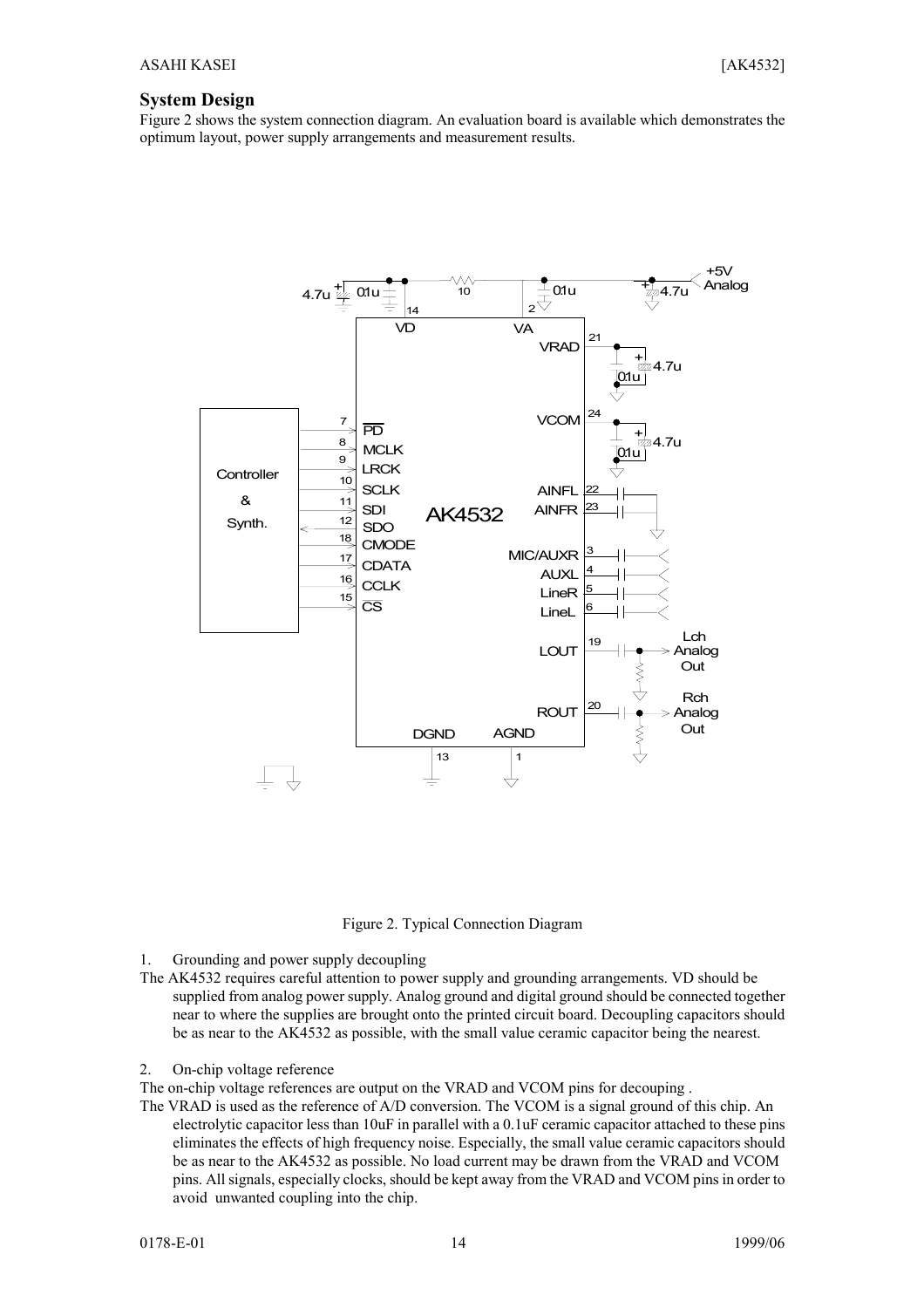#### 3. Analog Inputs

The mixer input and the ADC inputs are single-ended and internally biased to the VCOM voltage with 60kΩ(typ) resistance. The input signal range is typically 2.83Vpp(1Vrms). Figure 3 is an example for 2Vrms line-level input circuit. The ADC output data format is 2's complement. The AK4532 accepts input voltages from AGND to VA. The output code is 7FFFH for input above a positive full scale and 8000H for input below a negative full scale. The ideal code is 0000H with no input signal. The DC offset is canceled by the internal HPF.



Figure 3. 2Vrms Line-level Input

- The AK4532 samples the analog inputs at 64fs. The digital filter rejects all noise higher than the stop band. However, the filter will not reject frequencies right around 64fs(and multiples of 64fs). Most audio signals do not have significant energy at 64fs. As a result, two 1nF capacitors are necessary for AINFR and AINFL.
- 4. Analog Outputs
- The analog outputs are also single-ended and centered around the VCOM voltage. The output signal range is typically 2.83Vpp(1Vrms). The DAC input data format is 2's complement. The output voltage is a positive full scale for 7FFFH and a negative full scale for 8000H. The ideal output is VCOM voltage for 0000H. The internal switched-capacitor filter and continuous-time filter almost remove the noise generated by the delta-sigma modulator of DAC beyond the audio passband, especially low sampling rate. The noise floor level is almost constant and the audible noise level is -83dB(typ) at 8kHz sampling.
- 5. Other information
- 5.1 Clock change

The clock change or LRCK phase shift should be done while muting the DAC output by the master volume or voice volume to avoid the click noise by out-of-synchronization.

- ADC may output digital code at the clock change, or LRCK phase shift may produce incomplete or destroyed 16bit data. Then some attention is required carefully.
- 5.2 Offset on mixer inputs
- When the mixer gain is set to  $+12dB$ , the output has pretty large offset even if the inputs are no signal. Therefore, large click noise may occur when the gain level is changed quickly.
- 5.3 Click noise on the analog outputs
- The click noise of about -50dB occurs from the analog outputs(LOUT, ROUT) at the power on/off or the transition of PD register. The analog outputs should be muted externally if the click noise influences systems application.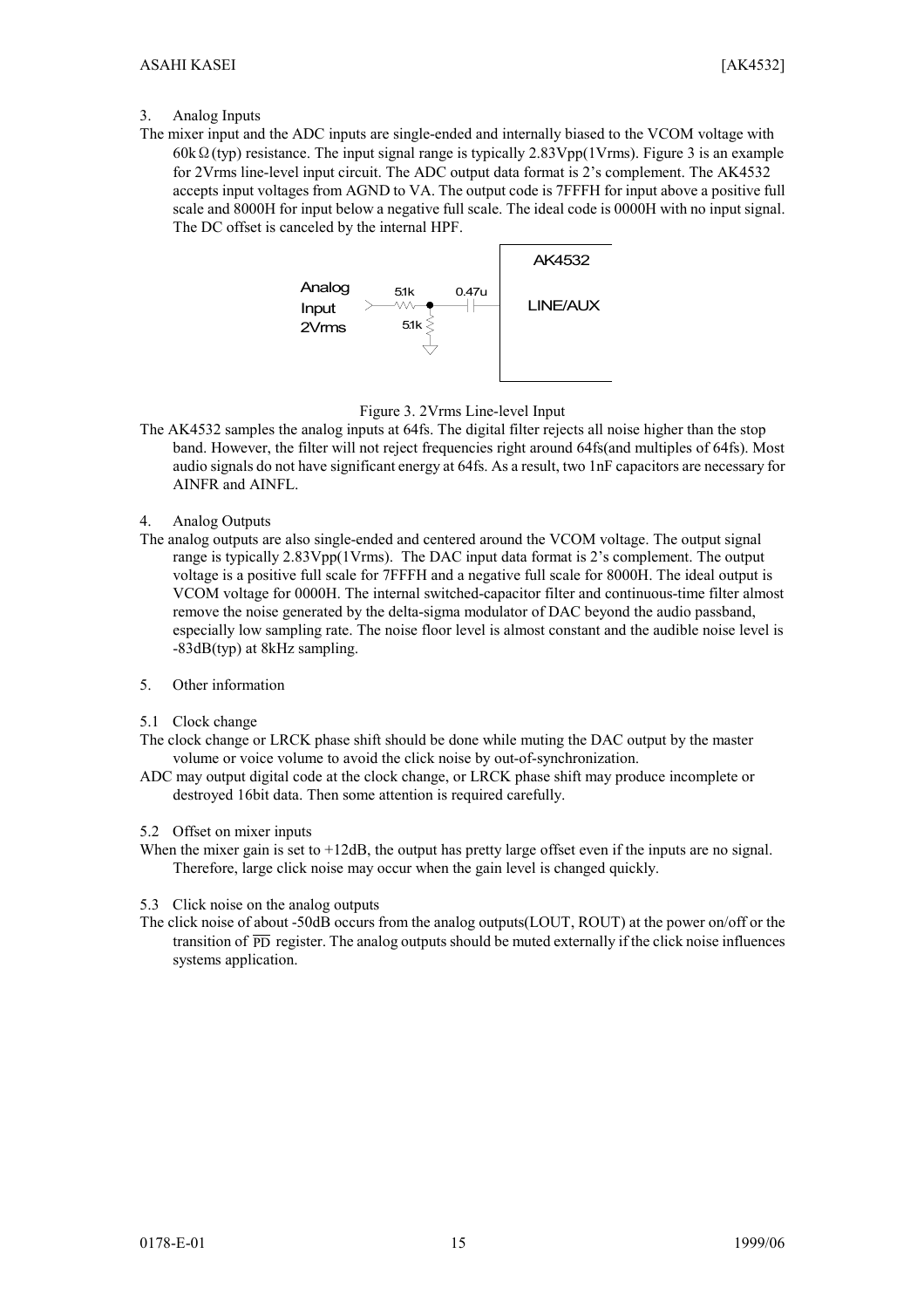#### **Package**



- ■Package & Lead frame materiel Package molding compound : Epoxy Lead frame material :Cu
	- Lead frame surface treatment : Solder plate